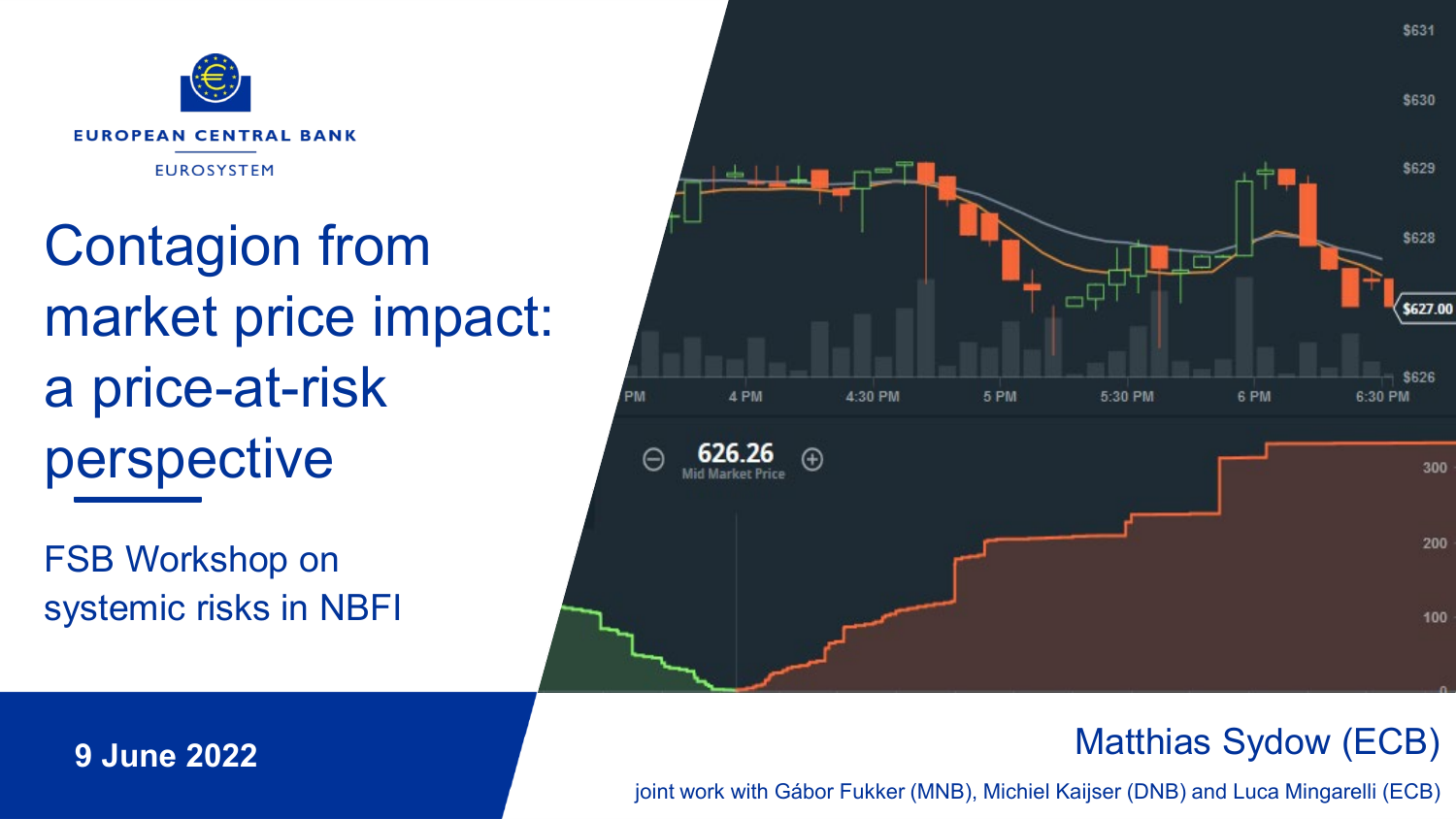#### Disclaimer

*The views expressed in this presentation are those of the authors and do not necessarily represent the views of the European Central Bank and the Eurosystem.*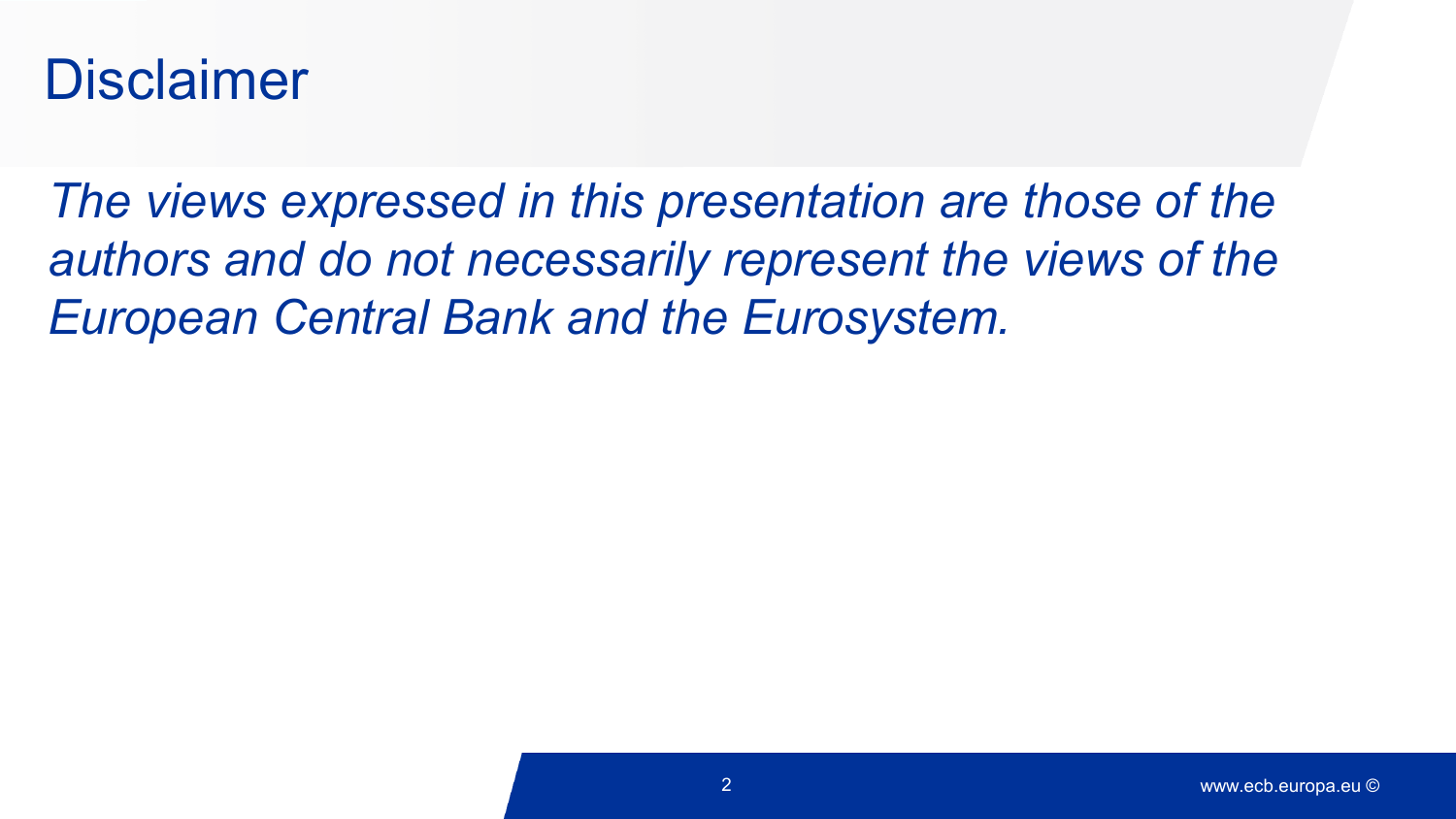# **Why do we care?**

- Agents' **overlapping portfolios** can provide a channel of *contagion*
- The **risk** stemming from this channel cannot be taken into account by any counterparty in the system: the regulator can capture the full picture
- In crisis situations, modelling of **asset deleveraging** requires a *notion* of **price impact – important for NBFI**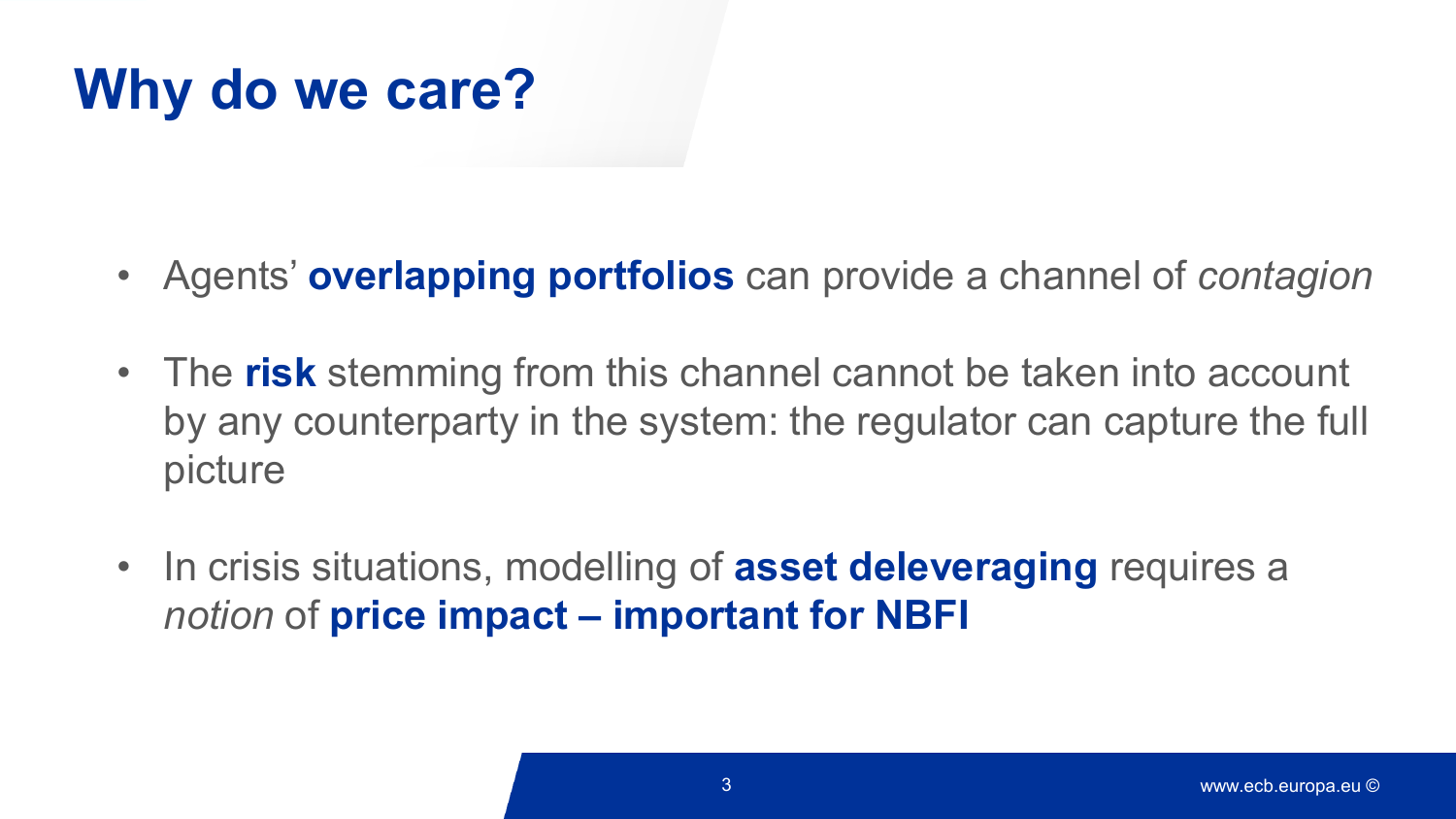### **How to model price impact?**  Quantile regression

Expanding the standard model: calibrate a wider range of impact severities levels, while keeping the converging nature of the exponential function.

 $R(v)^q = \beta_0^q (1 - \exp(-sV)) + \beta_1^q R_{sys}$ 

where  $s = \frac{\lambda}{\beta_c}$  $\beta_0$ , from which we can derive  $\lambda$ , and  $q$  is the estimated quantile. Furthermore, a system-level component  $R_{sys}$  has been introduced to account for price changes due to changes in the market.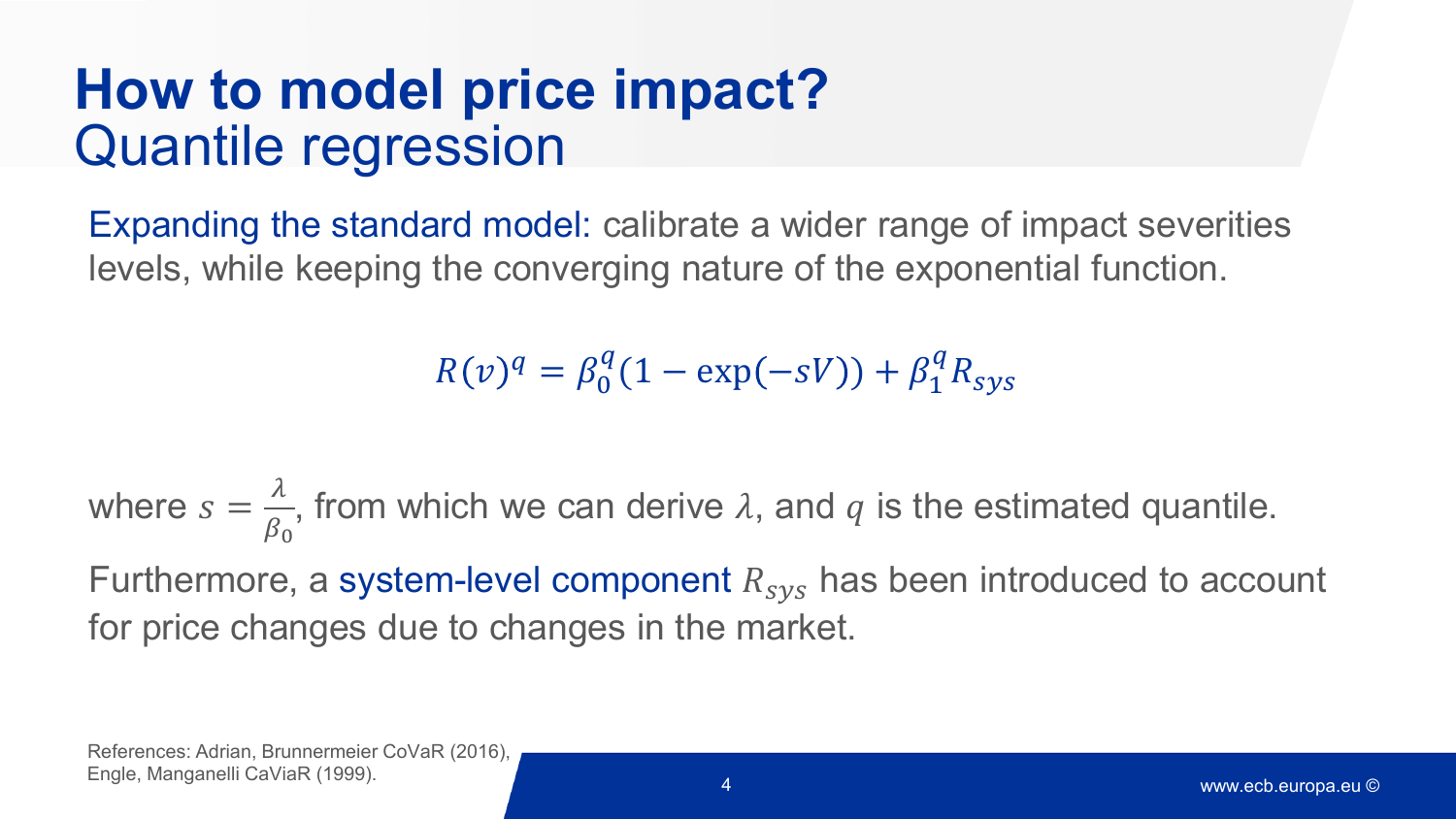#### **Visualization of price calibration on empirical data**

- Empirical data shows that returns diverge as volumes increase (lhs chart).
- A quantile regression approach on the negative impacts allows to evaluate risk at different intensity levels (rhs chart)



Source: Refinitive (Eikon)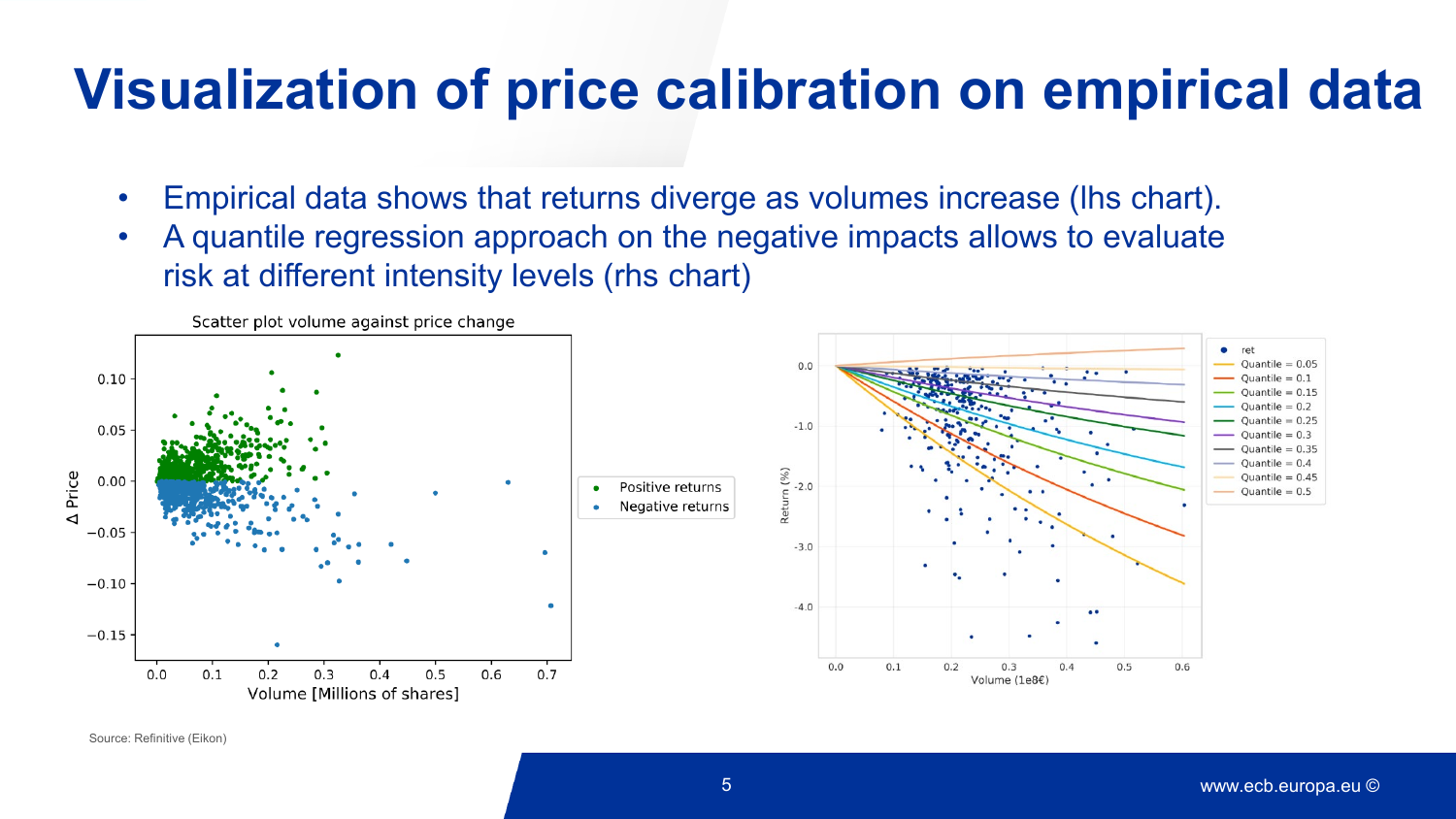#### **Price-at-risk: Bond-level impact**

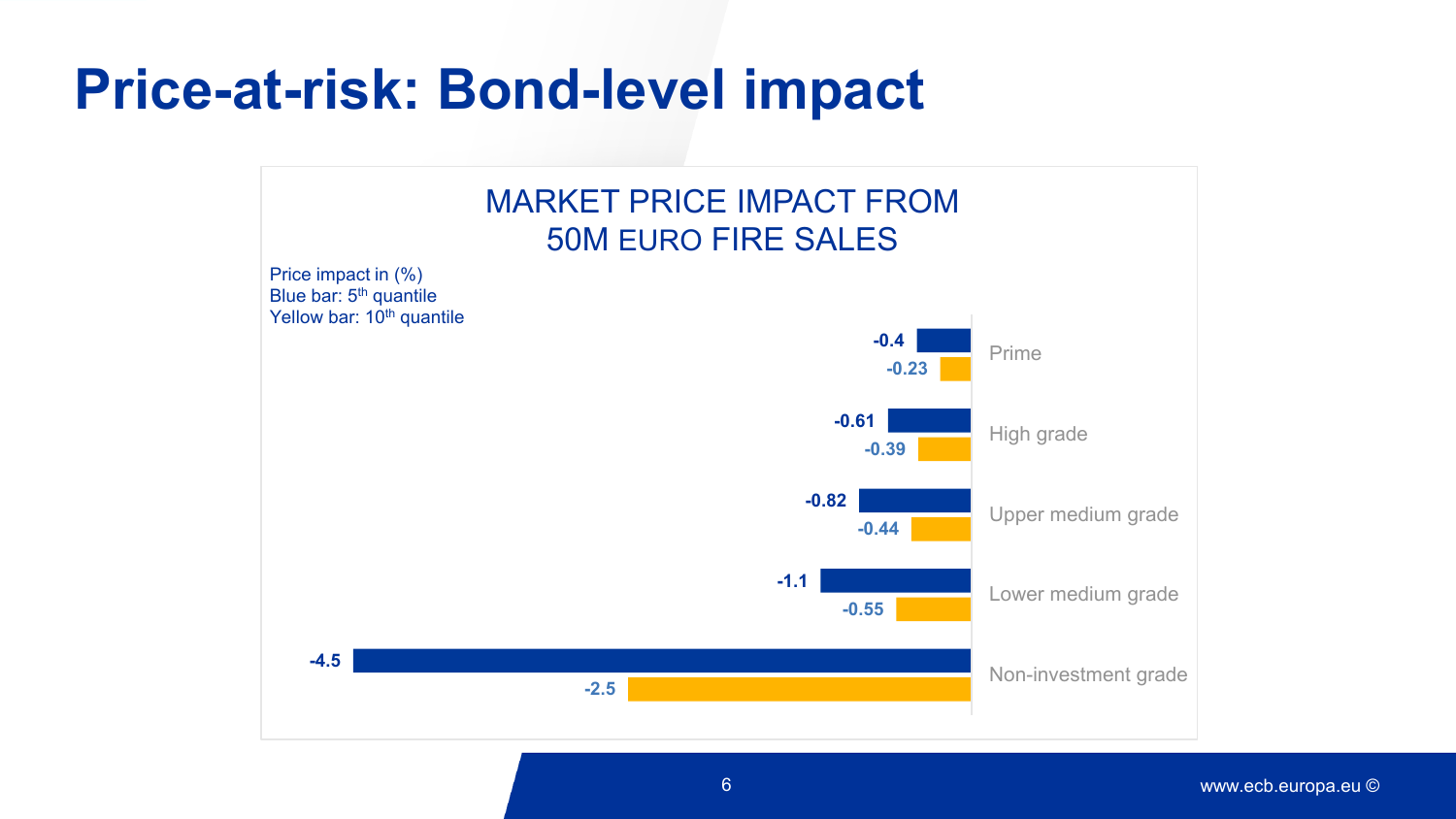### **Fire sale simulations - Overview**

- **Using SWST model** (Sydow et al., 2021) for the system of banks and investment funds
- **Driven by liquidity shortfalls:**  banks/funds cover their liquidity shortfalls by selling their tradable assets
- **Pro rata approach:** amounts sold are proportional for all securities held
- **Price equilibrium:** price impacts recalculated until no further change in market values of holdings

Securities holdings



An edge shows that a bank/fund holds assets issued by another entity in a given sector. Granular securities data are covering 7% of total bank assets.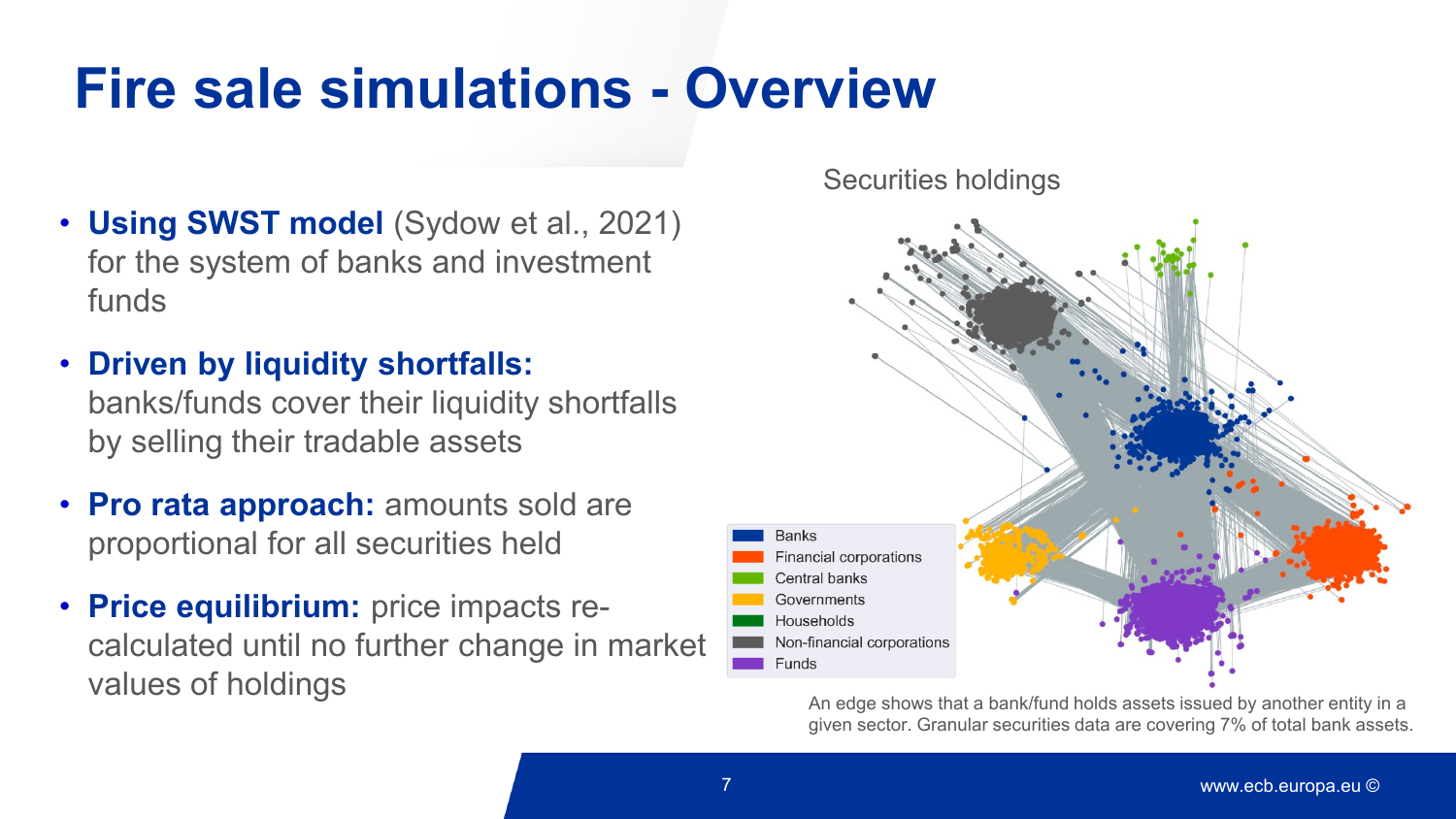# **Fire sale simulations - Modelling framework**



\*Income channel is, e.g., approximated from EBA 2021 ST exercise and FINREP data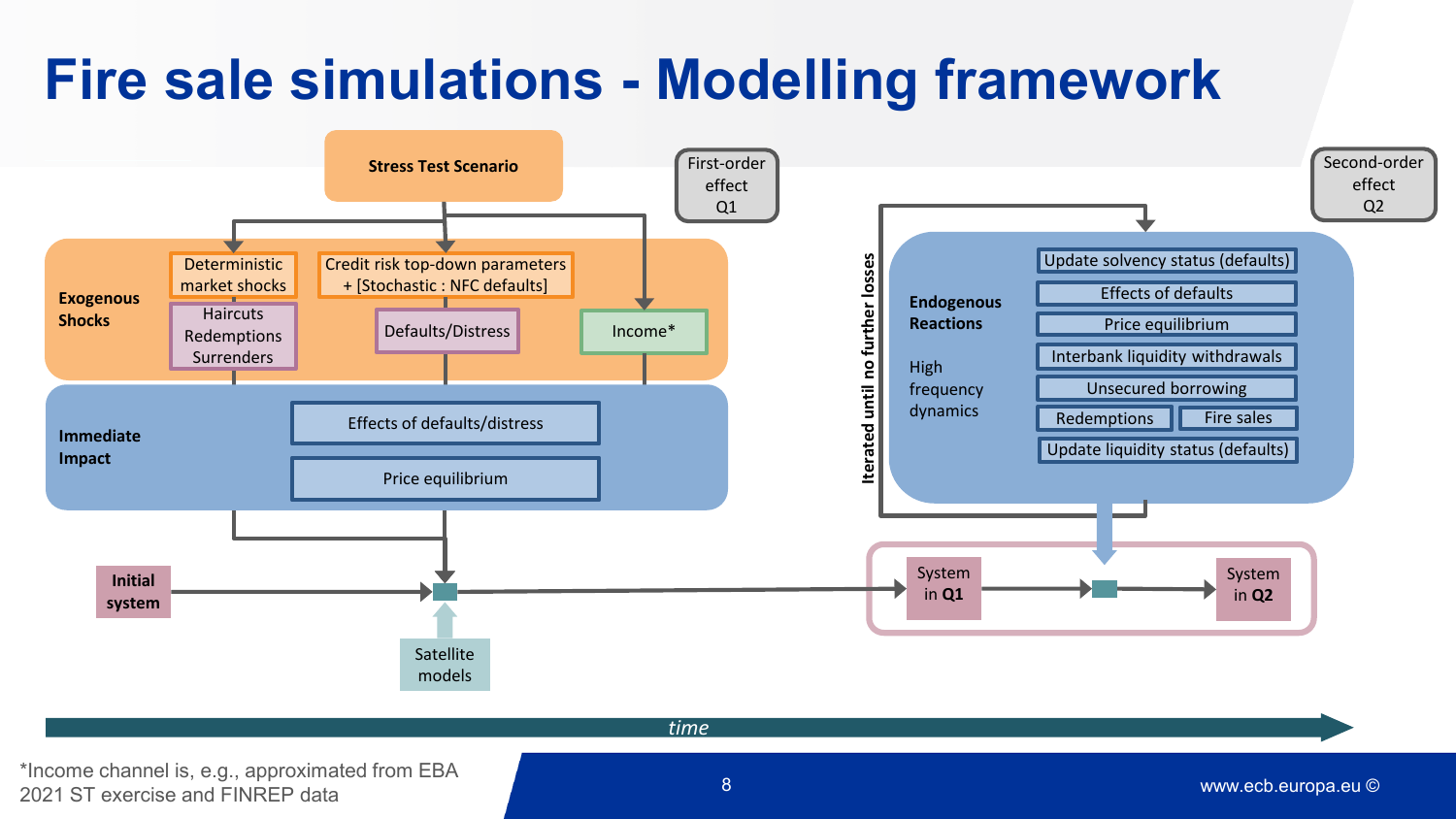# **Fire sale simulations – Heterogeneity matters**

- **Redemption shock** for investment funds to trigger fire sales of all securities in their portfolios
- **Banks and funds** suffer fire sale losses upon endogenous price drops
- Fire sale losses **largely depend** on the applied price impact parameters
- Heterogeneous impact parameters reveal **more limited risks** as opposed to homogeneous parameters

Comparison to homogeneous price impacts



Assumed initial redemption shock for investment funds is -5%.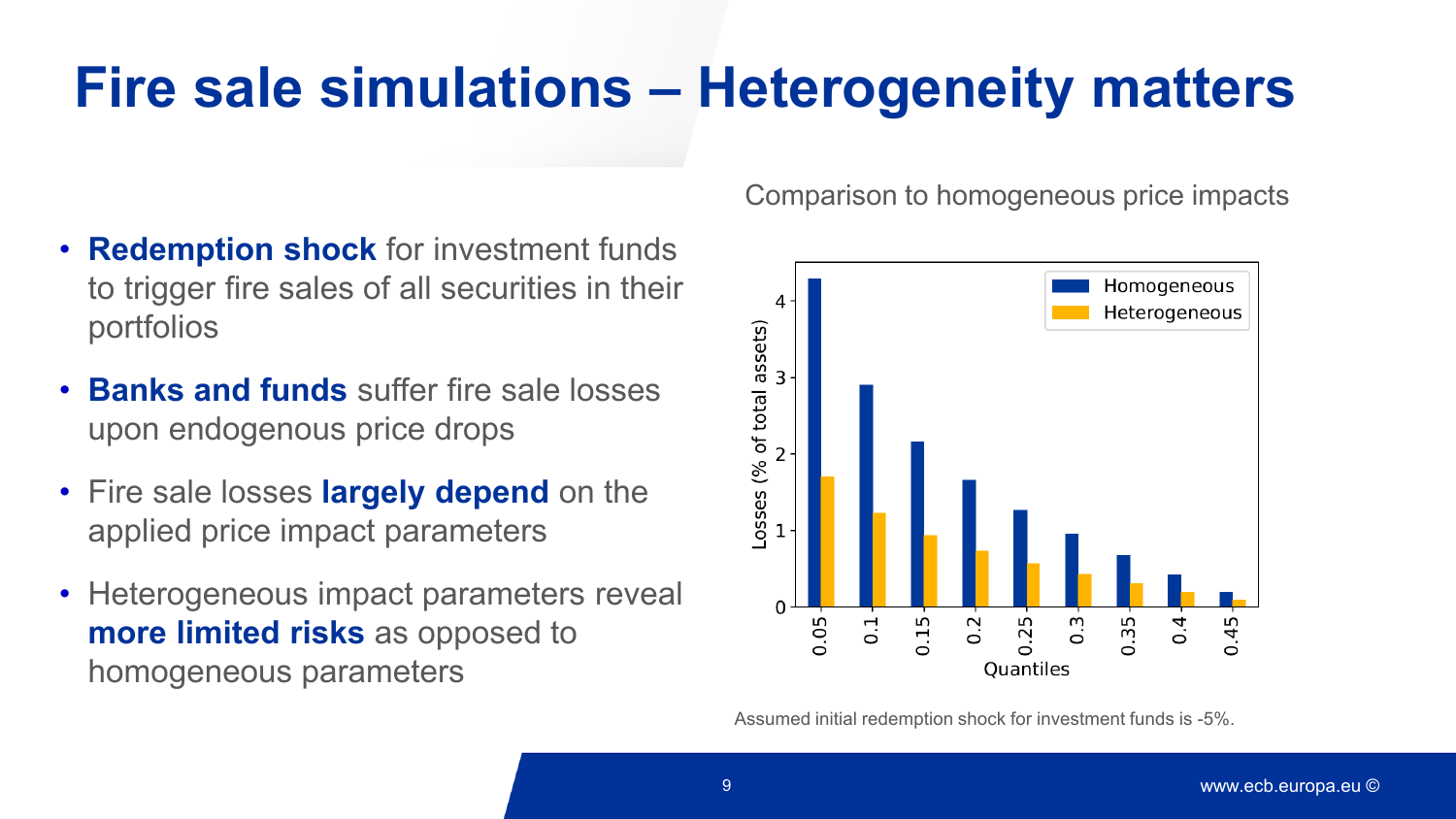# **Fire sale simulations – Sub-linear effects**

• **Sensitivity analysis** shows a sub-linear increase in

system-level losses with the increase of redemptions Losses for different redemption shocks and quantiles

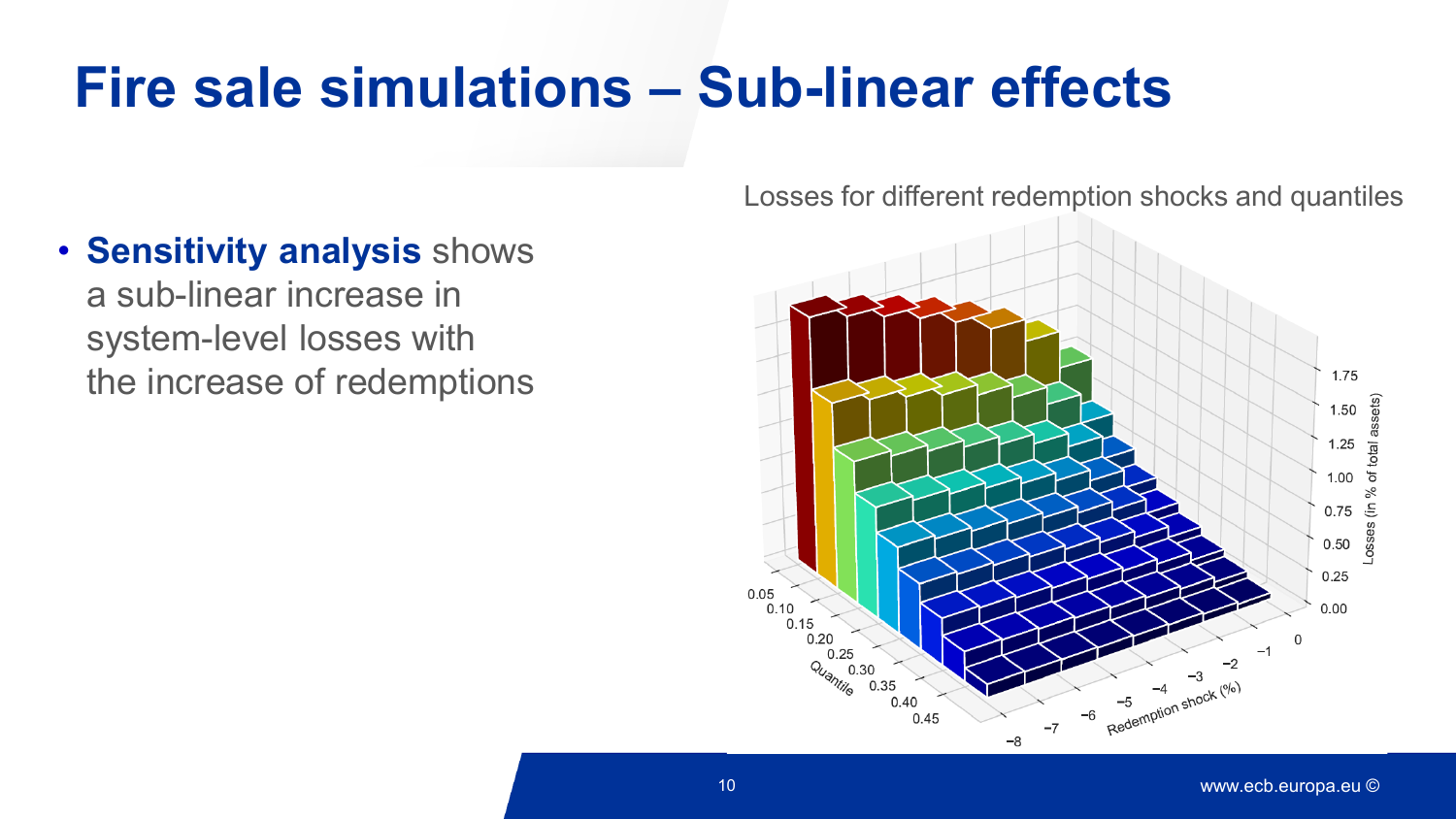## **Conclusion**

- We estimated **security-level price impact** parameters for different, arbitrary amounts sold
- **Price-at-risk** is a useful complement to standard 'average' price impact parameters used in the literature
- Taking into account the **heterogeneity** across securities alleviates some of the risks shown by fire sale models that apply **homogenous** price impact parameters
- Historical data cannot explain the future but **former crisis episodes** can provide an **indication of the severity of future price movements** affecting the liquidity of all agents in the financial system
- Scenario-based **multi-sector stress testing frameworks,** based on granular network models, can shed light on possible pockets of vulnerability in the financial system